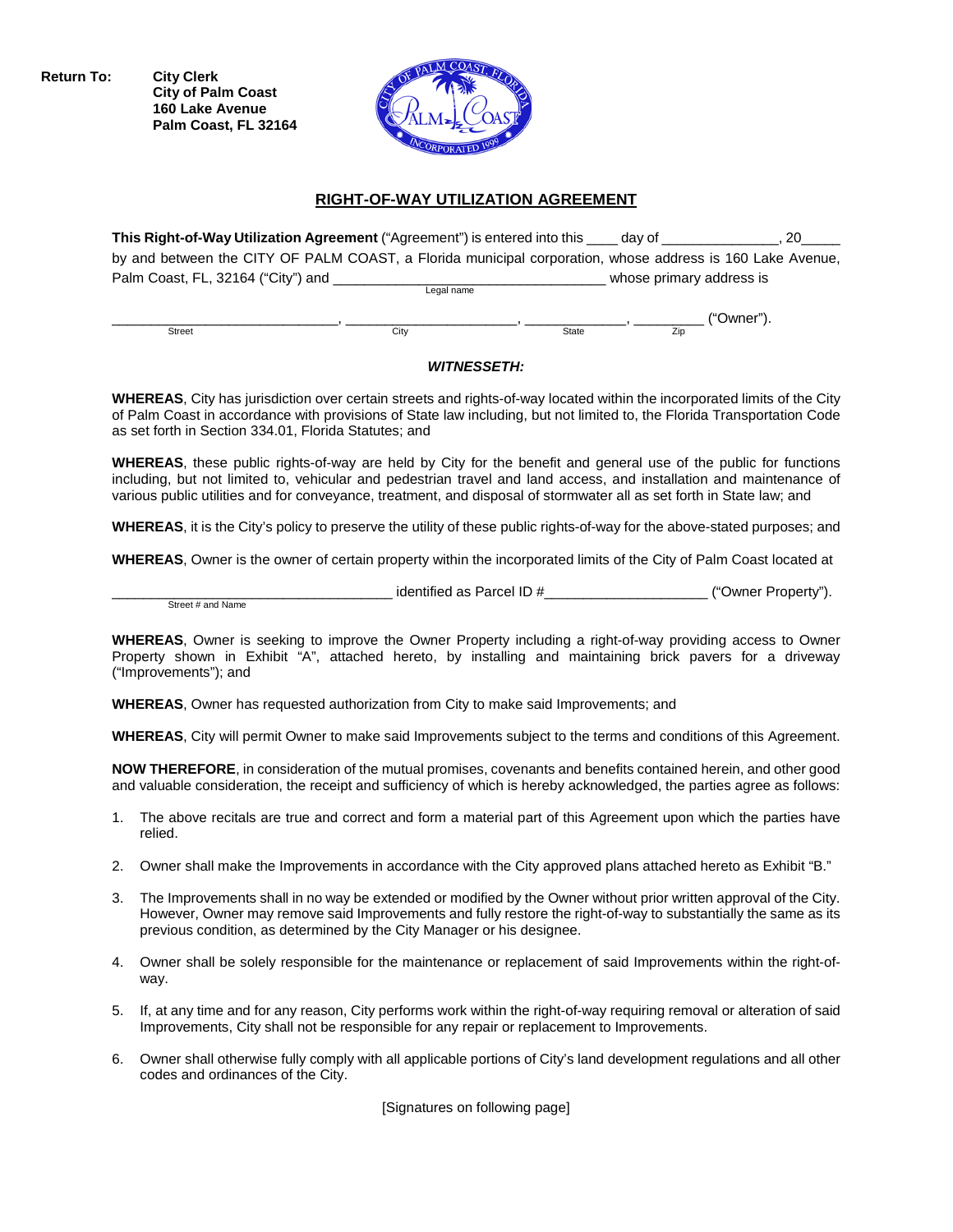This Agreement shall be recorded in the Official Records of Flagler County, Florida, and shall be binding upon and inure to the benefit of the both City and Owner and their successors in interest to said property.

| WITNESSES:                                                                                                                   | OWNER(S):                                                                                                                                                                                                                                                                                                      |
|------------------------------------------------------------------------------------------------------------------------------|----------------------------------------------------------------------------------------------------------------------------------------------------------------------------------------------------------------------------------------------------------------------------------------------------------------|
| (print)                                                                                                                      | <u> 1980 - Johann John Stoff, deutscher Stoffen und der Stoffen und der Stoffen und der Stoffen und der Stoffen un</u>                                                                                                                                                                                         |
| <u> 1990 - Johann Stein, mars an deus an deus Angels</u><br><u> 1980 - Johann Stoff, fransk politik (d. 1980)</u><br>(print) | <u> 1980 - Johann John Stone, mars eta biztanleria (</u>                                                                                                                                                                                                                                                       |
| notarization this ______ day of ______________, 20___, by _                                                                  | The foregoing instrument was acknowledged before me, by means of $\Box$ physical presence or $\Box$ online<br>notarization this ______ day of _______________, 20___, by ______________________<br>(check one) who is/are personally known to me or who provided a Florida driver's license as identification. |
|                                                                                                                              | Notary Public - State of Florida                                                                                                                                                                                                                                                                               |
| APPROVED BY CITY OF PALM COAST:                                                                                              |                                                                                                                                                                                                                                                                                                                |
| or<br>Jason DeLorenzo, Chief Development Officer                                                                             | Date: <u>Date:</u> 2004                                                                                                                                                                                                                                                                                        |
| *Upon delegation from City Manager on file with the City Clerk of the City of Palm Coast.                                    |                                                                                                                                                                                                                                                                                                                |
|                                                                                                                              |                                                                                                                                                                                                                                                                                                                |
|                                                                                                                              |                                                                                                                                                                                                                                                                                                                |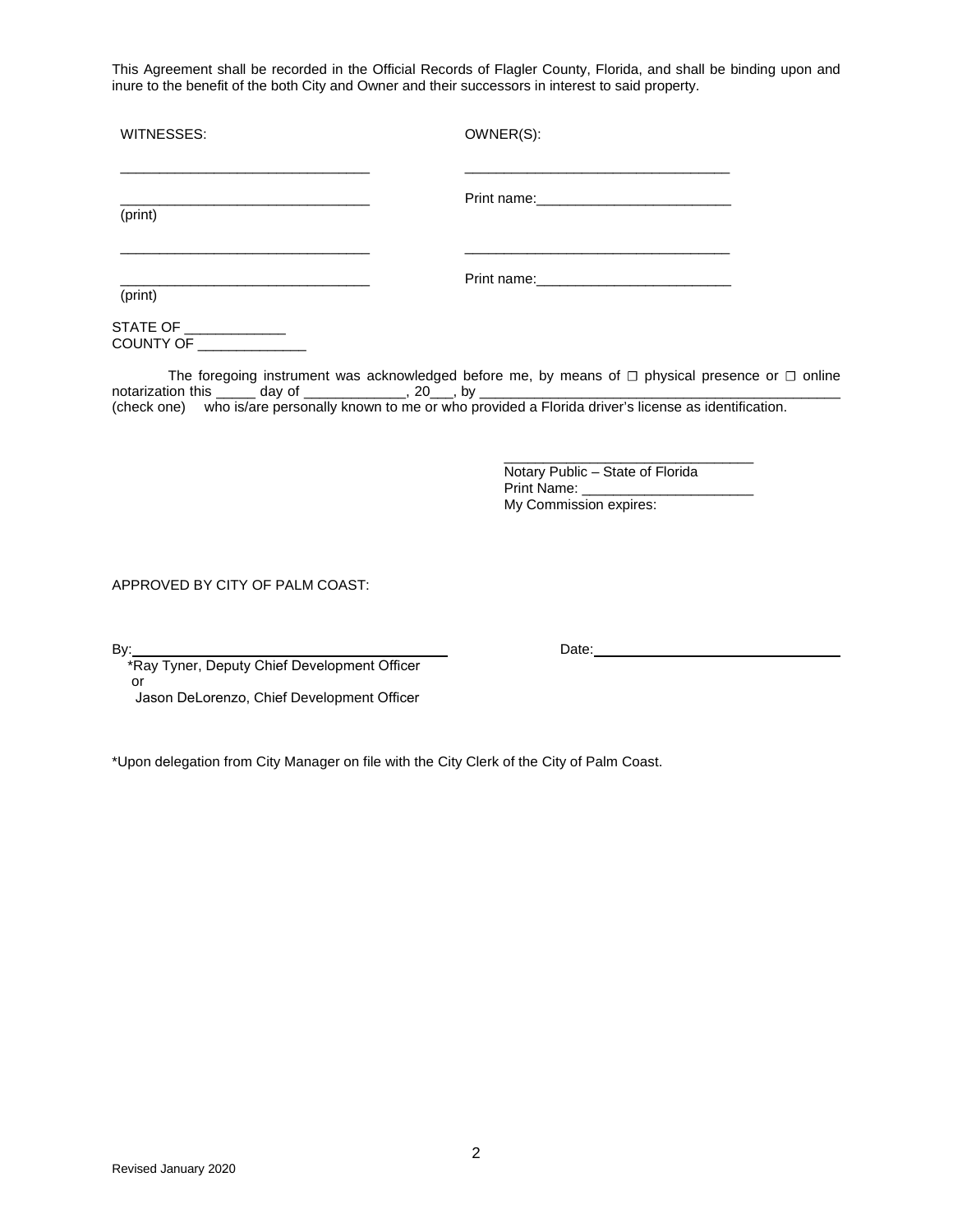### **EXHIBIT "A"**

## **[RIGHT-OF-WAY]**

**Use Site Plan showing paver driveway for Exhibit A**